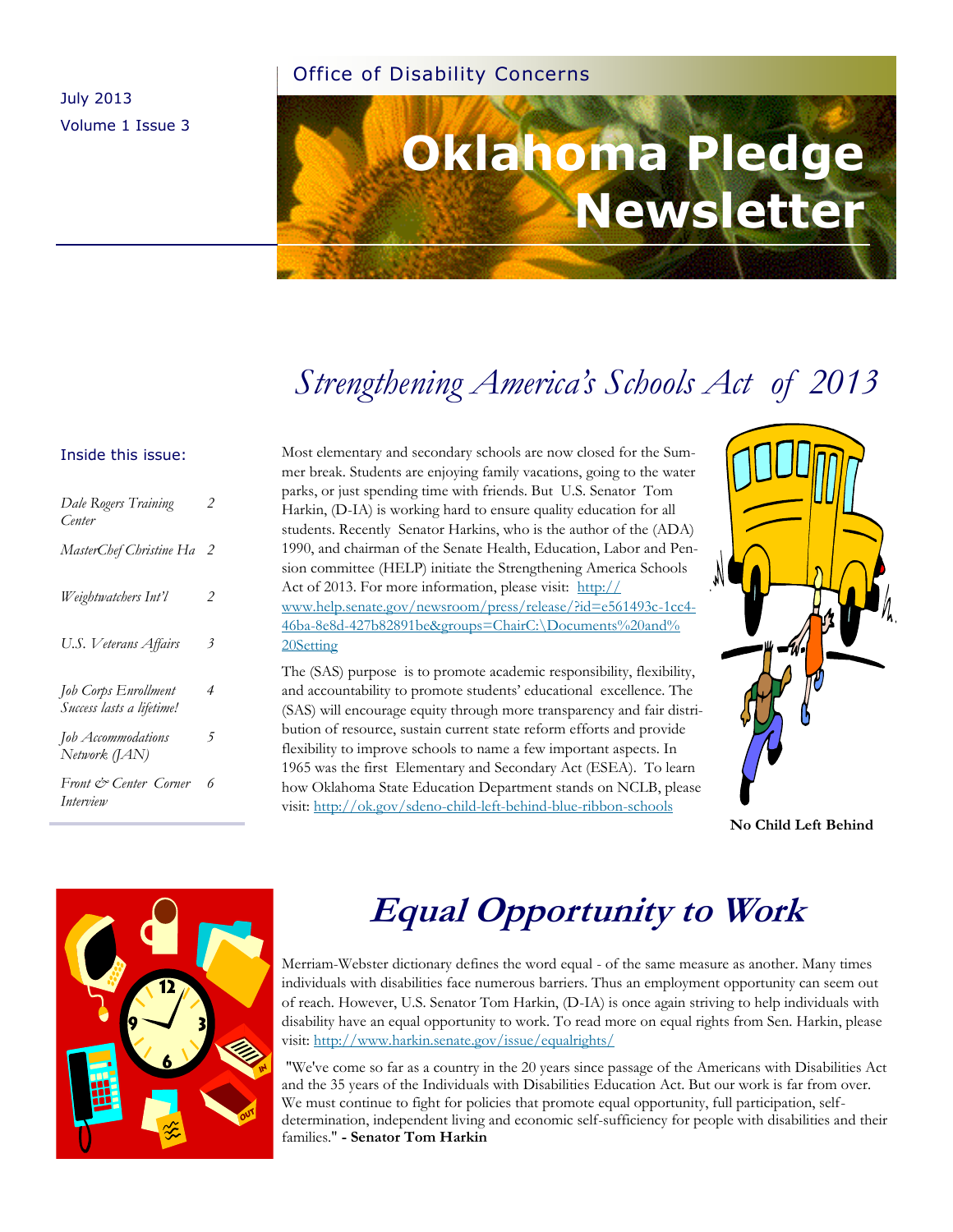### *Celebrating 60 years in Oklahoma*

Look who's turning 60 this year! Dale Rogers Training Center has provided employment and other services to tens of thousands Oklahomans. In 1953 several parents joined together seeking a healthy, productive, friendly, and secure location for their children with disabilities. Celebrity Dale Evan Rogers shared a common goal and experience with developmental disability individuals first hand. She wanted to help others, so much she authored a book titled an Angel Unaware telling her story about her daughter Robin's disabilities.

Today Dale Rogers Training Center, Inc. is prosperous . (DRTC) Mission Statement supports people with disabilities through paid vocational training, in-house programs and work opportunities as well as competitive community employment. To learn how (DRTC) can help you, and don't miss the (DRTC) 60th Anniversary Celebration, Sunday, October 13th, 2013, please visit: [http://](http://www.drtc.org) [www.drtc.org](http://www.drtc.org) for this grand event. Hope to see you there!

### *Cooking with MasterChef Christine Ha*

The aroma of good smelling foods always makes one happy especially when professionally prepared by Master Chef Christine Ha. In 2012 Christine Ha who is blind won the FOX's Network Master-Chef cooking competition title. Ha recently was a guest judge on Fox's Network Master Chef episode airing date June 26, 2013 on Oklahoma City KOKH 25.

The remaining 13 constantans gathered their grocery items, and quickly returned to their cooking stations. Eagerly awaiting Chef Gordon Ramsay cooking challenge instructions as MasterChef Ha smiled. Chef Ramsay informed their cooking challenge would be preparing a meal blind folded as guest MasterChef Ha does daily.

To view Master Chef Ha competition winner, please visit[: http://www.fox.com/masterchef/full](http://www.fox.com/masterchef/full-episodes/34536515599/top-13-compete)[episodes/34536515599/top-13-compete](http://www.fox.com/masterchef/full-episodes/34536515599/top-13-compete)



### *Weight Watchers International*

The 21st Century has brought new technologies just by the touch of a finger, or voice in a moments notice. Weight Watchers International is now offering accessibility services to its members with visual impairments. Weight Watchers International is dedicated to assisting individuals with healthy food choices, calorie count information, and much more.

There are several accessibility options to serve you. Here's a brief list—Plan Manager with Screen Reader, Auxiliary Aids, and qualified Customer Service specialist. Available Monday through Friday, 8 am to 10 pm (EST), and Saturdays 11 am—5pm (EST). For more information, please visit: [http://www.weightwatchers.com/help/index.aspx?pageid=1396161 G](http://www.weightwatchers.com/help/index.aspx?pageid=1396161)et started today Be Fit, Be Healthy, and Enjoy Life.

**Christine Ha the first blind chef to win FOX Network Master Chef Cooking Competition Title.** 



**Dale Rogers Training Center**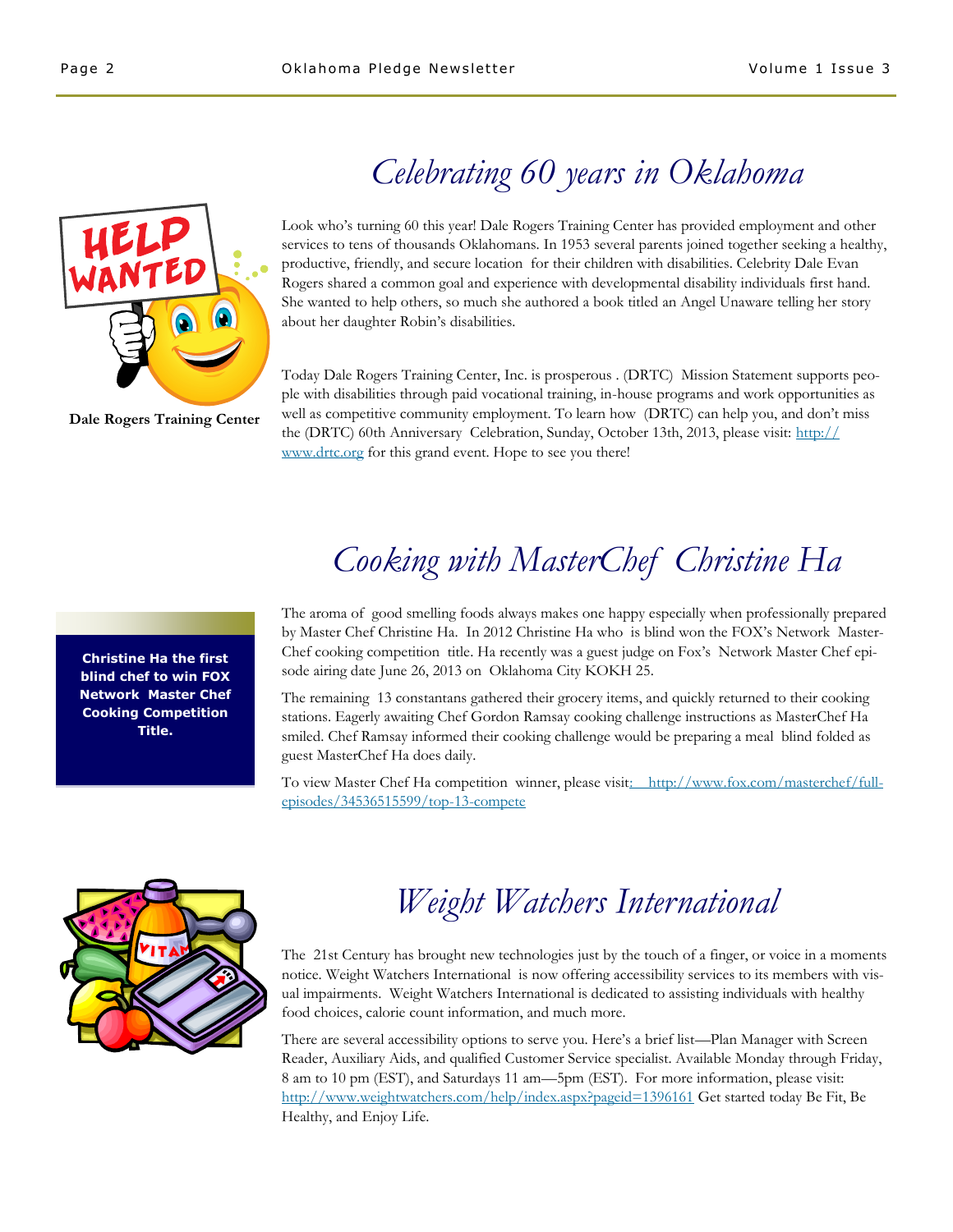### *U.S. Department of Veterans Affairs*

The U.S. Department of Veterans Affairs designated the month of June 2013 as Post-Traumatic Stress Disorder (PTSD) Awareness Month. (PTSD) is a medical condition that occurs after a traumatic act or experience. The National Center for (PTSD) is available to help veterans. For more information please, visit: [http://www.ptsd.va.gov/about/index.asp ,](http://www.ptsd.va.gov/about/index.asp) or to view materials for printing, please visit: http://www.ptsd.va.gov/about/print-materials/Materials for Printing.asp

The Oklahoma Mental Health Substance Abuse Services is a state agency (ODMHSAS) working with numerous state, private, and non-profit organizations. The agency address mental health crisis, prevention services, and substance abuse. (ODMHSAS) Toll Free 24/7 hotlines to help get your life back on track. If interested in learning more about (ODMHSAS) services. Please visit:

#### <http://www.ok.gov/odmhsas/>

(ODMHSAS Hotlines) -Disaster Distress Hotline-800-985-5990, Reach Out Hotline-800-522-9054, Suicide Prevention-800-273-8255, Gambling Hotline-800-522-4700, and Tobacco Hotline– 800-784- 8669.

### *Job Corps - Success lasts a Lifetime!*

Attention Attention Attention Attention Attention

May I have your attention please! Job Corps is now accepting enrollment for ages 16 to 24. Job Corps is a free education and training program since 1964, has 125 nationwide centers to serve you, and to find your nearest location, please visit: <http://www.jobcorps.gov/Home.aspx>

Job Corps' Mission: To attract eligible young people, teach them the skills they need to become employable and independent, and place them in meaningful jobs or further education.

Job Corps offers opportunities to learn professional trades, gain a high school diploma, or obtain a GED. Job Corps four program components for each participant are Outreach and Admission (OA), Career Preparation Period (CPP), Career Development Period (CDP), and Career Transition (CTP)

Join today and remember Job Corps Success last a lifetime!



**Job Corps is a free education and training program since 1964.** 

**Success lasts a lifetime!** 

## *Job Accommodation Network*

(JAN) provides a free online services with (A—Z) disabilities with accommodations suggestions, search by accommodations only, or review the Americans with Disability Act (ADA) Library. If interested and learning more about how JAN can help, please visit: <http://askjan.org/index.html>(JAN) is a valuable resource with services to assist employees, employers, professionals, or anyone needing disability accommodations awareness. (JAN) may help support better work productivity, good work ethics, and overall help maintain his/her employment. To review (JAN) Frequently Asked Questions, please visit: [http://askjan.org/links/fags.htm](http://askjan.org/links/faqs.htm)

(JAN) online services is available 24/7 for your disability needs, or if you would like to contact them by phone. Please call Toll Free (800) 526-7234-Voice, or (877) 781-9403-TTY.



JAN is one the several services provided by the U.S. Department of Labor's Office of Disability.